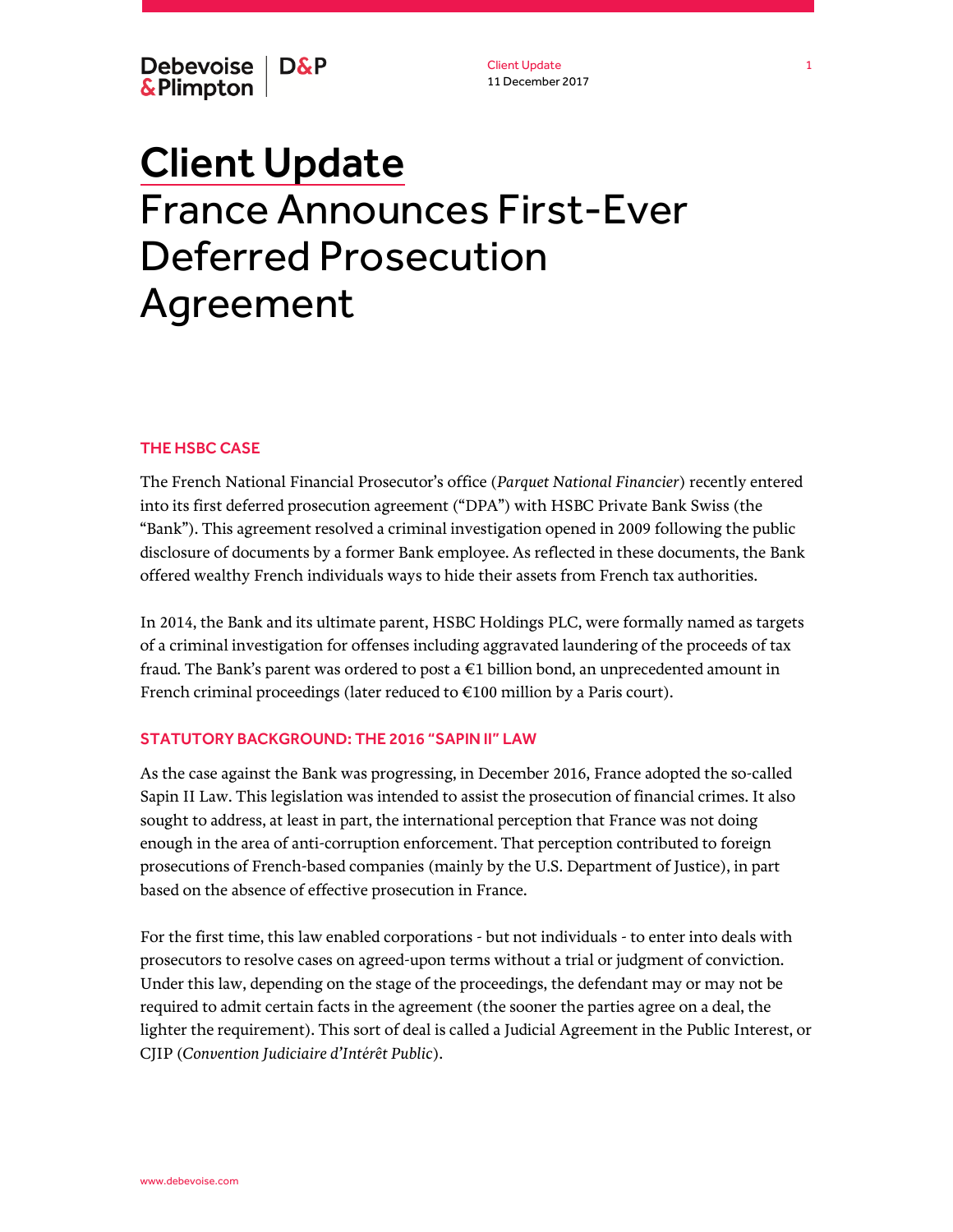Client Update 11 December 2017

A CJIP is available to resolve allegations of corruption, influence peddling, laundering of the proceeds of tax fraud, and "associated offences." This mechanism permits a public prosecutor to propose an agreement whereby the defendant-corporation agrees to pay a fine that may be as high as 30% of its average annual turnover over the previous three years. Where victims exist, the CJIP must also provide for their compensation. In the specific context of corruption and influence peddling, the corporation may also be required to agree to an enhanced compliance program under the supervision of the French Anti-corruption Agency for a maximum 3-year period.

Unlike a U.S. DPA, but similar to its U.K. counterpart, a CJIP can be finalized only following approval by a judge at a public hearing where the judge verifies that the statutory requirements for entering into a CJIP have been met. If the judge approves the CJIP, the approval order does not have the effect of a conviction. If the corporation complies with the CJIP, the charges are dismissed, protecting the corporation against further prosecution in France.

If the judge rejects the CJIP, or if the corporation uses the statutory right to reconsider and optsout of the deal, the criminal investigation resumes. In that case, the prosecutor has no right to use facts or documents submitted by the corporation during the negotiations. In contrast, if the deal fails because the corporation does not comply with the CJIP, then the criminal investigation resumes with the prosecutor having the right to use those facts and documents.

## HSBC'S CJIP

The Bank agreed to pay a  $\epsilon$ 158 million fine, which was the maximum provided for by the law (*i.e.*, 30% of the Bank's average annual turnover over the previous three years). This fine is comprised of (i)  $\in$ 86,4 million relating to illegal profits made by the Bank, and (ii)  $\in$ 71,6 million "additional penalty" due to the exceptional nature of the facts, their recurrent nature over several years and the fact that the Bank did not cooperate fully with French authorities during the investigation.

The Bank also agreed to pay  $E142$  million to be returned to French tax authorities as compensation for their damages related to the laundering of the proceeds of tax fraud.

Since this CJIP was agreed upon at a relatively late stage of the proceedings, there was a statutory requirement that the Bank admit certain facts that had given rise to prosecution. This, however, did not amount to a legal admission of guilt. It is likely that candidates for future CJIPs will see the incentive of working out deals at earlier stages of the proceedings, so they do not have to admit to any specific facts.

In the same criminal case, charges against HSBC Holdings PLC were dismissed. However, the CJIP includes admissions on behalf of HSBC Holdings PLC that its compliance program at the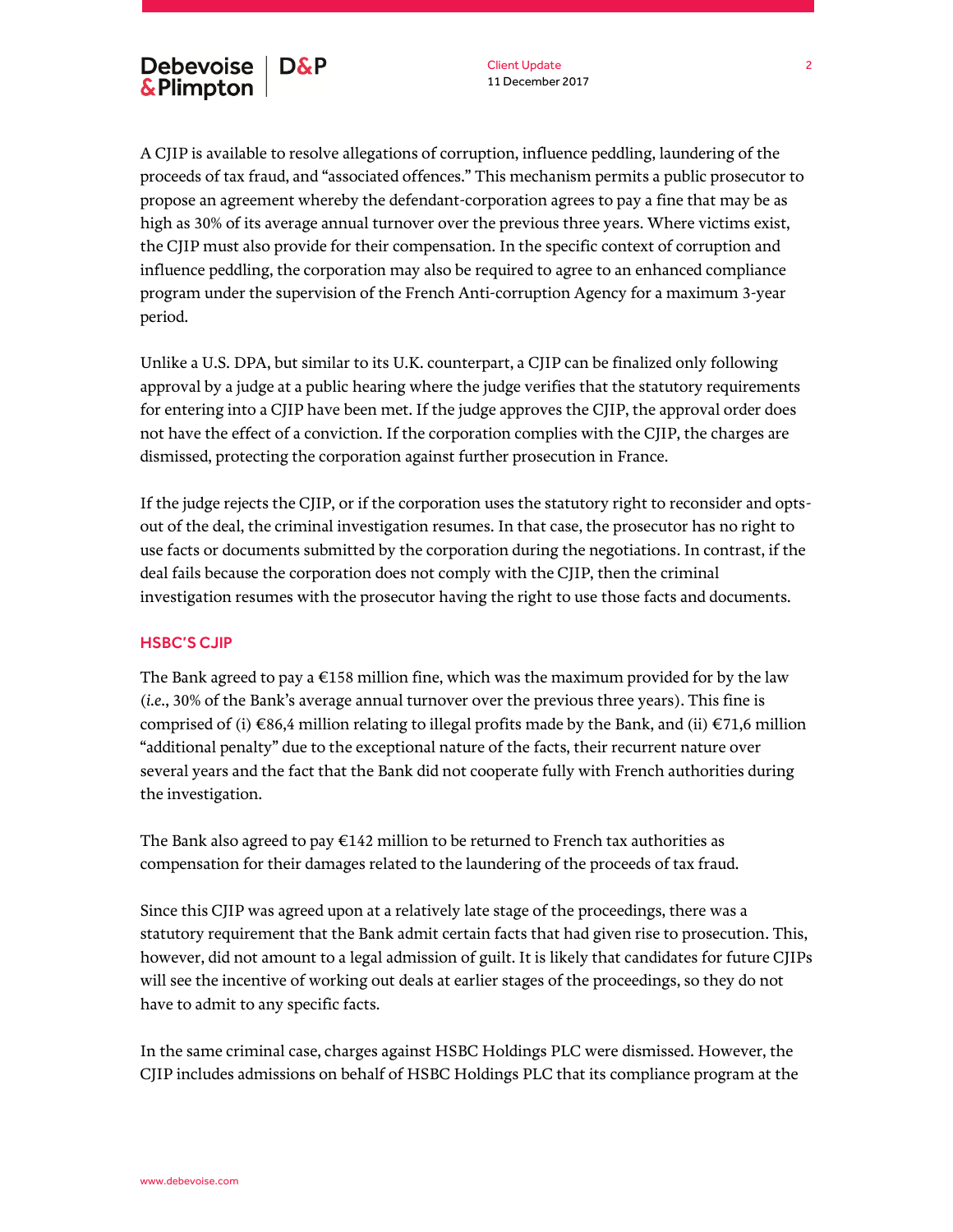relevant time was insufficient and that it had not exercised sufficient supervision over its subsidiaries. Two former directors of the Bank are being sent to trial.

## THE TAKE AWAY

## **Positive Aspects**

It is encouraging to see the CJIP system put in place by the Sapin II Law actually work in practice, particularly given skepticism that some commentators expressed when this new law came into effect. Significantly, representatives of the French National Financial Prosecutor's office recently stated they intend to use the CJIP as frequently as possible rather than engage in lengthy and unpredictable criminal court proceedings.

#### **Outstanding Questions**

This first use of the CJIP leaves open important questions for anyone considering this option for resolving existing proceedings or yet unreported facts that may give rise to prosecution. In particular:

- *To what extent does self-reporting or cooperation pays off in France?* The CJIP states that the Bank did not fully cooperate because it did not self-report the facts to the French authorities. This raises the question of the incentive a corporation would have to self-report potential or existing wrongdoing to French authorities rather than adopt a "wait and see" approach. Unlike in the U.S.,<sup>1</sup> no regulation or official guidelines encourage a corporation's voluntary self-reporting and full cooperation with the French authorities. However, the Bank's resolution illustrates that the absence of such self-reporting may result in a higher fine.
- *How to treat individual co-defendants?* It remains to be seen how a company's admission in a CJIP may impact individuals under investigation for related conduct.
- *Impact on cross-border investigations?* Another question that may arise in future cases is whether foreign prosecutors, especially in the U.S. and U.K. will consider a CJIP reached in France as sufficient to preclude or obviate "me too" proceedings. While each such case will depend on its unique facts, the size of the fine in the HSBC case suggests that the French National Financial Prosecutor's office intends to put itself in a position to argue to its international counterparts that the French system works well and that it will apply French criminal laws to French corporations without needing parallel foreign enforcement.

\* \* \*

Please do not hesitate to contact us with any questions.

l

<sup>1</sup> See our Client Update of November 30, 2017, "DOJ Announces a Revised FCPA Corporate Enforcement Policy."